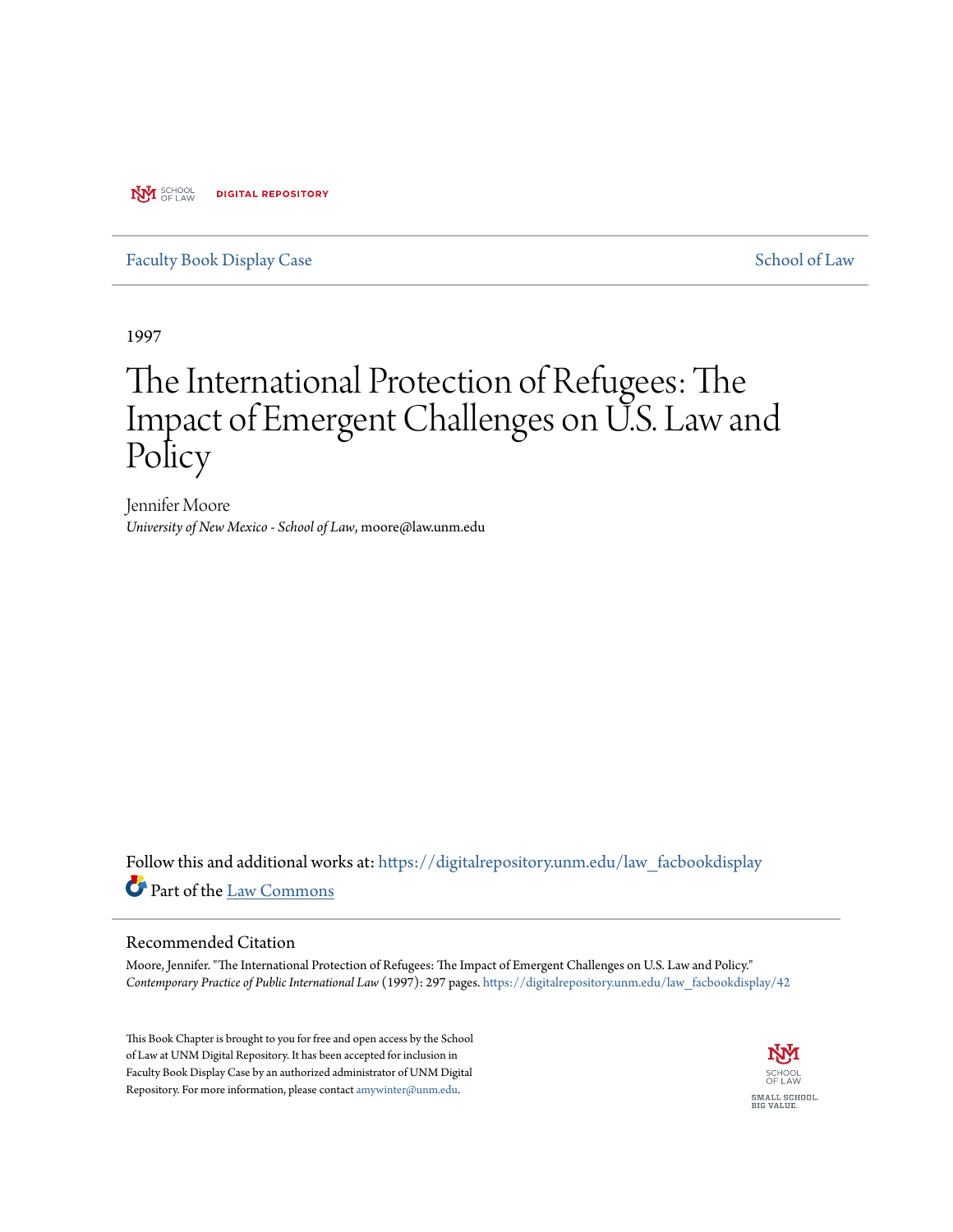# **Contemporary Practice of Public International Law**

*Sponsored by*  **The American Association of Law Libraries** 



*Edited by* 

*Ellen* G. *Schaffer & Randall]. Snyder* 

**OCEANA PUBLICATIONS, INC., DOBBS FERRY, NEW YORK**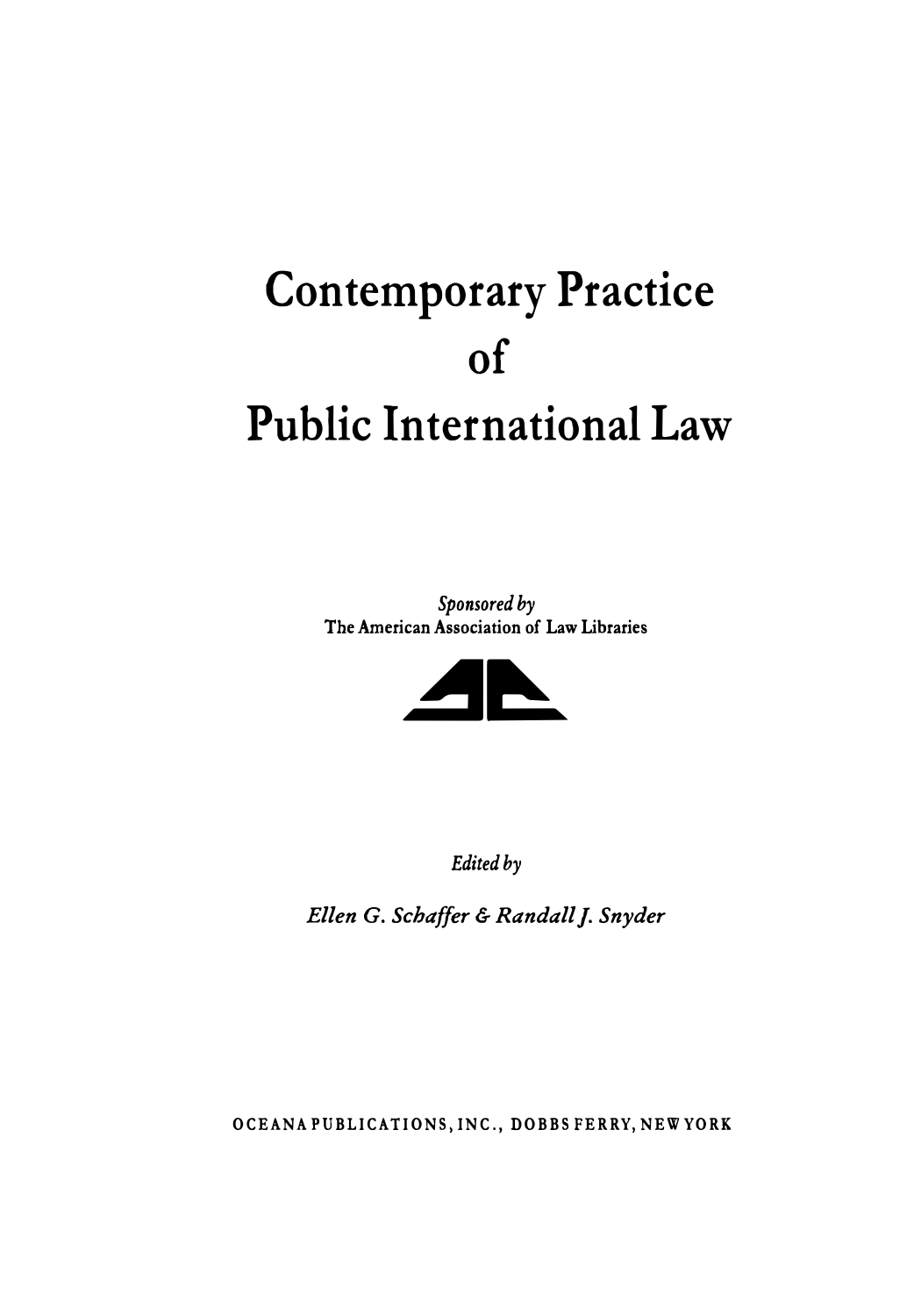Information contained in this work has been obtained by Oceana Publications from sources believed to be reliable. However, neither the Publisher nor its authors guarantee the accuracy or completeness of any information published herein, and neither Oceana nor its authors shall be responsible for any errors, omissions, or damages arising out of use of this information. This work is published with the understanding that Oceana and its authors are supplying information, but are not attempting to render legal or other professional services. If such services are required, the assistance of an appropriate professional should be sought.

Library of Congress Cataloging-in-Publication Data

Contemporary practice of public international law / sponsored by The American Association of Law Libraries ; edited by Ellen G. Schaffer & Randall J. Snyder. 298 p. 27cm. Includes bibliographical references. ISBN 0-379-21374-5 (alk. paper) 1. International law. I. Schaffer, Ellen G., 1949- II. Snyder, Randall J., 1949- III. American Association of Law Libraries.

JX3091.I685 1997  $341 - dc21$ 

97-8608 CIP

© 1997 by the American Association of Law Libraries

Published by Oceana Publications, Inc.

All rights reserved. No part of this publication may be reproduced or transmitted in any form or by any means, electronic or mechanical, including photocopy, recording, xerography, or any information storage and retrieval system, without permission in writing from the authors and publisher.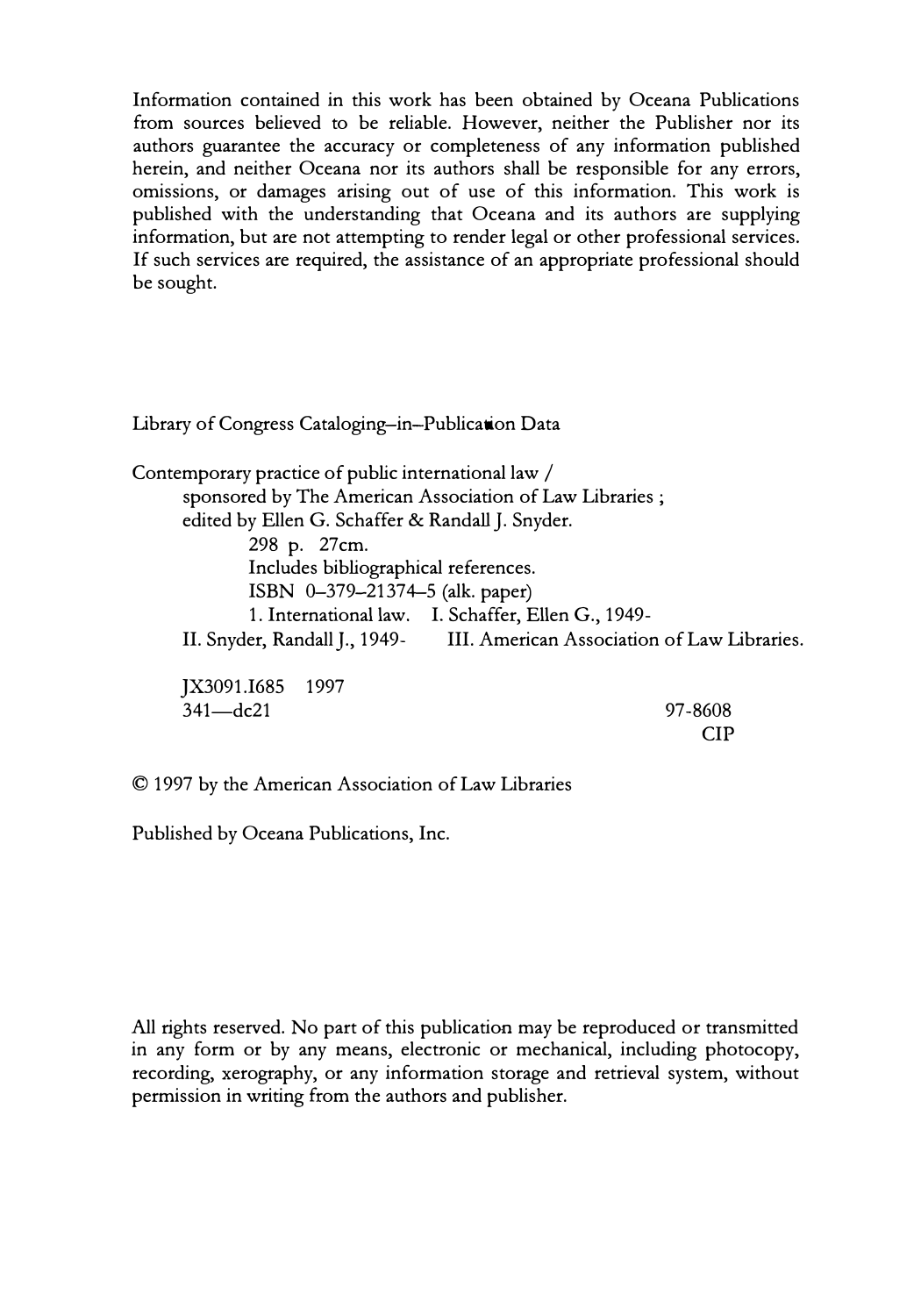## DEDICATION

We dedicate this book to the memory of John H. McNeill who died on October 26, 1996. Jack graciously accepted our invitation to be the Institute's keynote speaker, rearranging his very busy schedule to join us in Bloomington. We feel truly fortunate to have included him on our faculty. Those of you who will only have access to his excellent written overview of public international law will miss the personal anecdotes that Jack added making his contribution so special. Jack McNeill was admired by all who had the privilege of working with him. He had many roles and responsibilities that were demanding of his time and energy, and yet legal scholarship and education remained extremely important to him. It was clear that Jack valued books and libraries as only a true scholar can. The field of public international law has lost one of its foremost practitioners and supporters.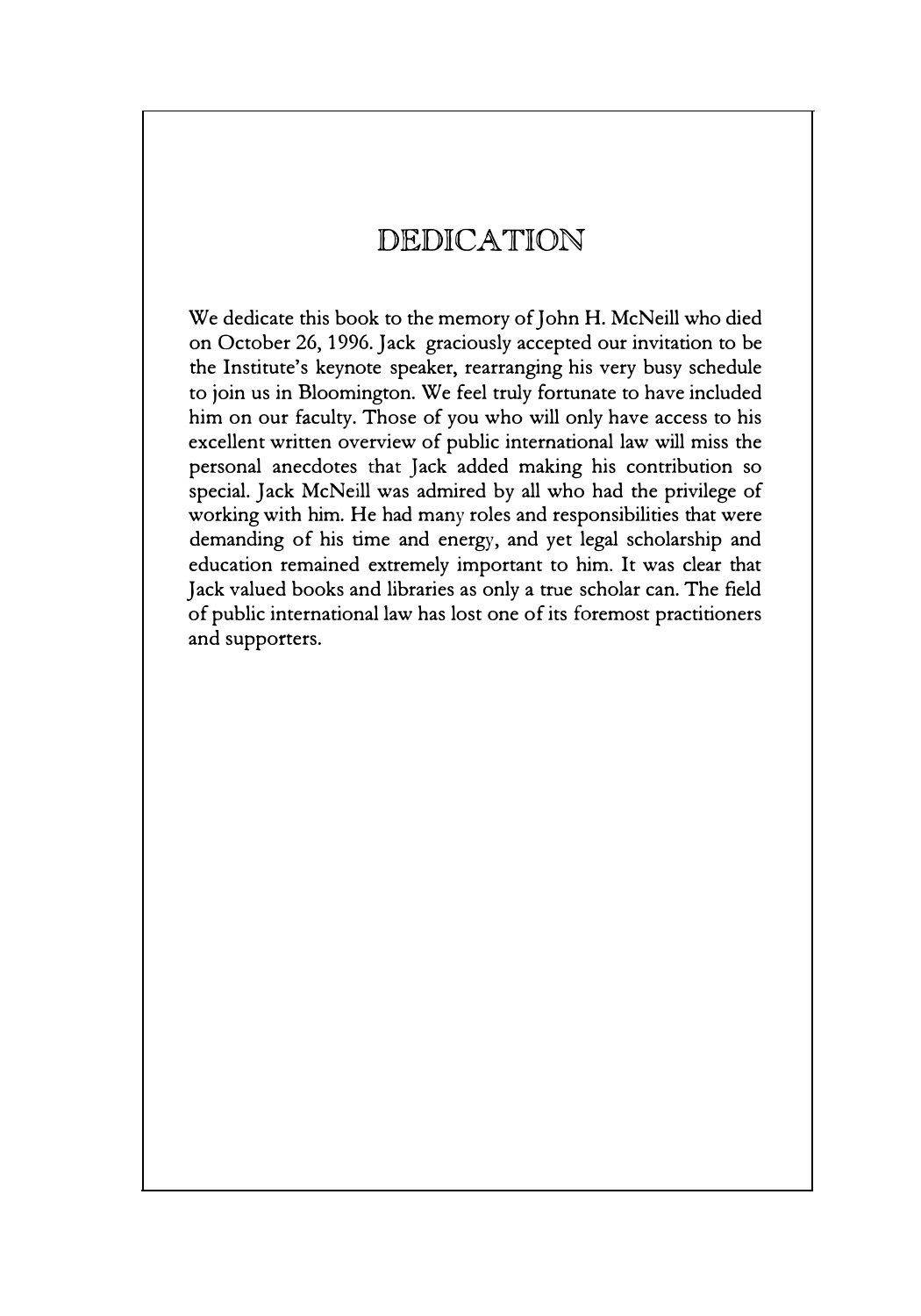### ACKNOWJLEDGMENTS

The Editors would like to thank all of the speakers who participated in the AALL Summer Institute on the Contemporary Practice of Public International Law. The success of the Institute was due to their insightful, knowledgeable presentations. We also want to acknowledge and express our appreciation to those who attended the Institute for it is their interest, curiosity and active participation that provided an added stimulus to the sessions.

There are others whose contributions should be acknowledged. The staff of the Law Library at Indiana University was responsible for Local Arrangements and did a wonderful job making all feel welcome and accommodating everyone's needs, often with little notice. In addition, the editors want to thank their respective institutions for their continued support from the very first days of planning the program through the last stages of the production process of this volume. In particular, our appreciation of Amy Pesapane, a Georgetown University law student, must be acknowledged, for without her cheerful editorial assistance this volume would never have been published. Michael Pollak provided able assistance in formatting the manuscripts for publication and we are most grateful.

Ellen would like to thank Sid and Randy would like to thank Sharon for their support and patience over many months.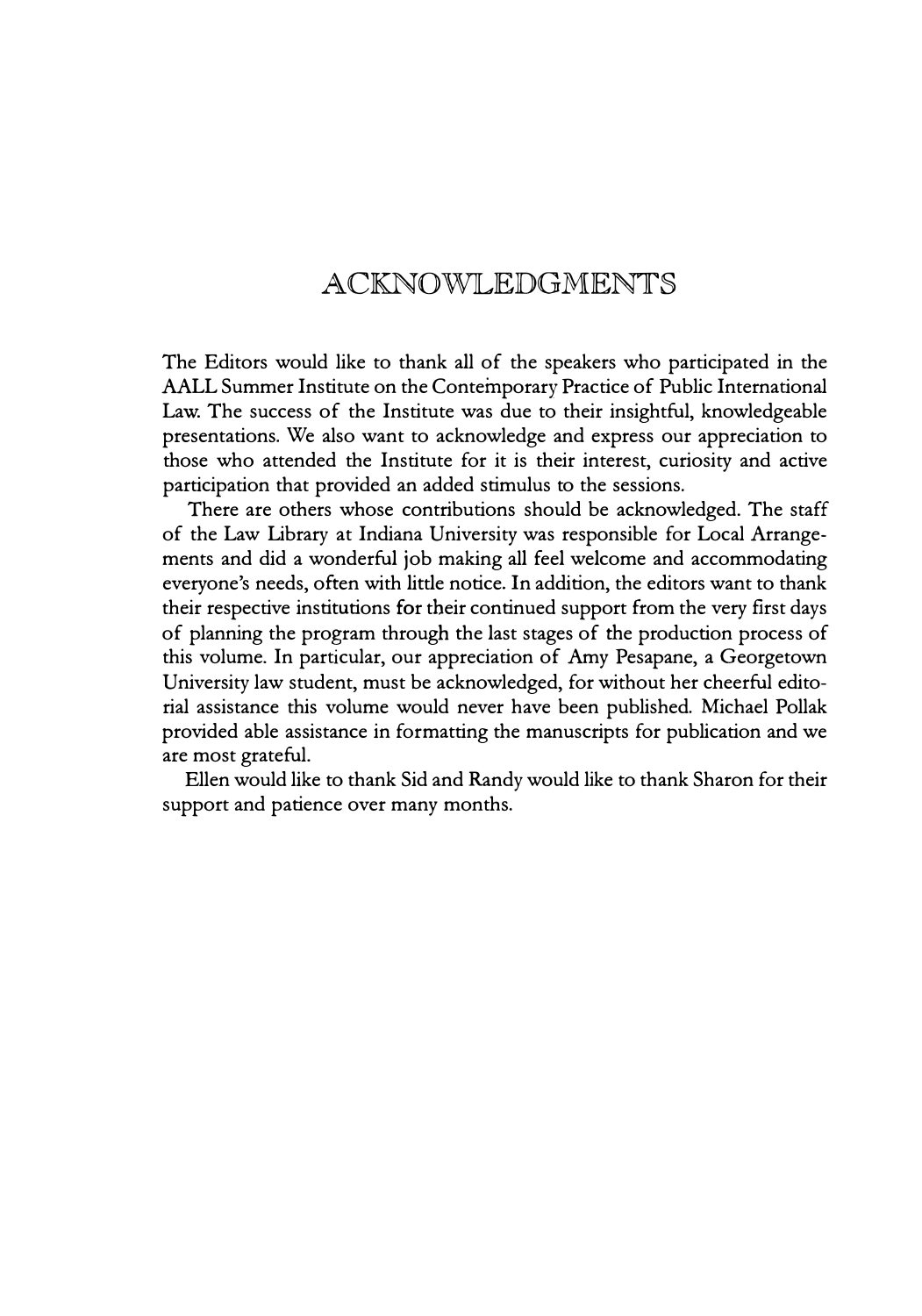| Introduction        |      |                                                                                                                                                                                                                                                                                                                               | xvii                                         |
|---------------------|------|-------------------------------------------------------------------------------------------------------------------------------------------------------------------------------------------------------------------------------------------------------------------------------------------------------------------------------|----------------------------------------------|
| <b>Contributors</b> |      |                                                                                                                                                                                                                                                                                                                               | . xix                                        |
| Chapter 1.          |      | Overview: Contemporary Practice of Public International Law<br>by John H. McNeill                                                                                                                                                                                                                                             |                                              |
|                     | I.   | Introduction to Public International Law Concepts<br><b>Historical Overview</b><br>А.<br>.                                                                                                                                                                                                                                    | 1<br>1                                       |
|                     |      | Sources of International Law<br>B.<br>C. Resources for International Law                                                                                                                                                                                                                                                      | $\mathfrak{Z}$<br>6                          |
|                     | II.  | A Practitioner's Perspective<br>A. Bilateral Arms Control Negotiations.<br>B.<br>Congressional Involvement                                                                                                                                                                                                                    | 7<br>8<br>11                                 |
|                     |      | C. Role of Lawyers<br>D. Conclusion                                                                                                                                                                                                                                                                                           | 12<br>13                                     |
|                     | III. | Comparative Aspect.<br>.                                                                                                                                                                                                                                                                                                      | 14                                           |
| Chapter 2.          |      | A Guide to International Legal Bibliography<br>by Suzanne Thorpe                                                                                                                                                                                                                                                              |                                              |
|                     | I.   | Introduction<br>A. Scope of The Guide<br>Substantive Sources of International Law<br>1.<br>Research Tips<br>В.<br>1 <sup>1</sup><br>Use Research Guides<br>2. Use Encyclopedias and Dictionaries<br>3.<br>Use Non-Bibliographic Sources.                                                                                      | 17<br>17<br>17<br>19<br>19<br>20<br>21       |
|                     | II.  | <b>International Conventions</b><br>Works Containing Treaties<br>A.<br><b>United States Treaty Sources</b><br>1.<br>Proposed Treaties<br>a.<br>Recently Ratified Treaties (Slip Treaties)<br>b.<br>Treaty Compilations<br>C.<br>Other Treaty Compilations<br>2.<br>How to Locate the Texts of International Conventions<br>В. | 24<br>26<br>26<br>26<br>28<br>31<br>31<br>32 |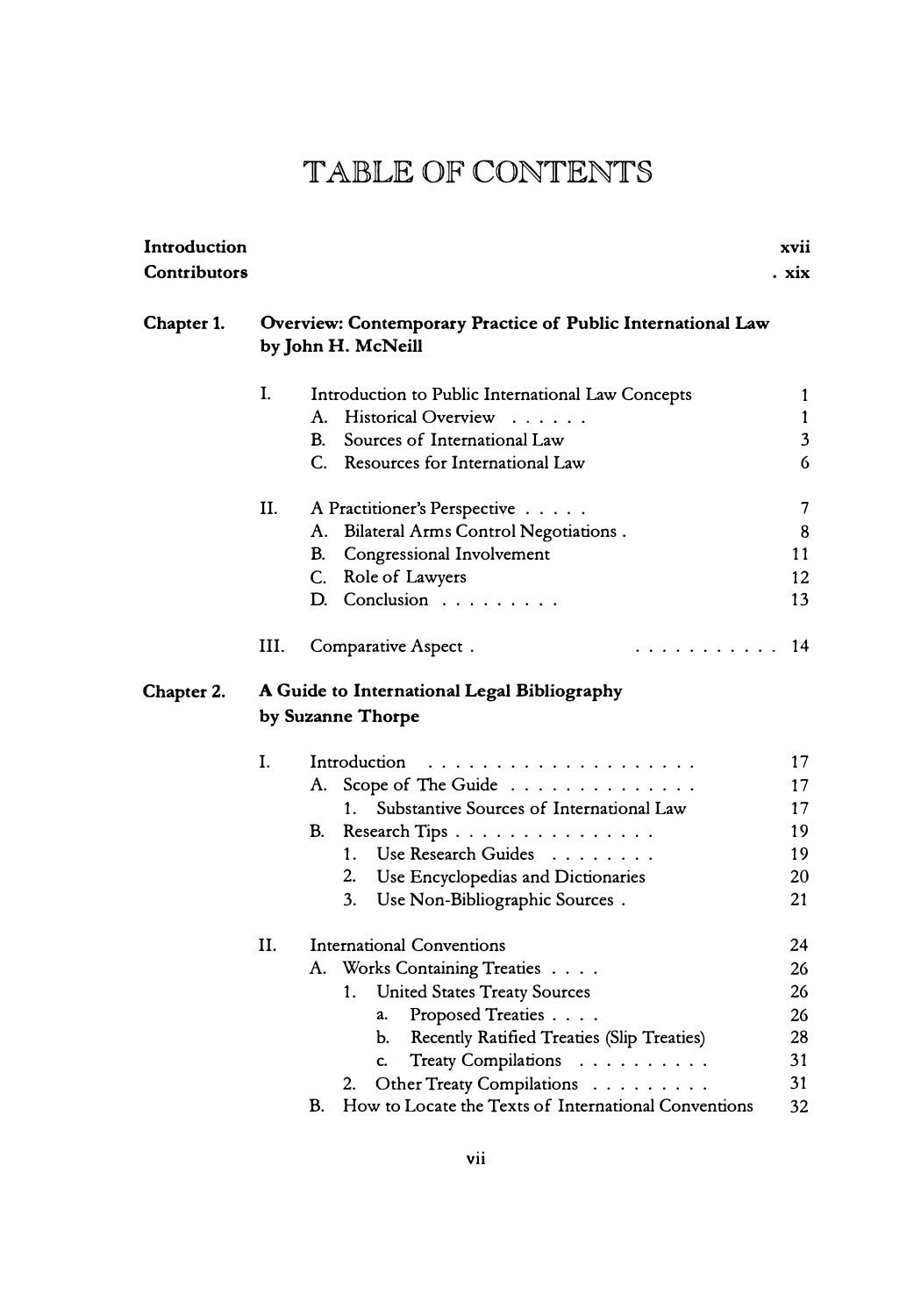|      |    | Treaty Indexes<br>1.                                      | 32 |
|------|----|-----------------------------------------------------------|----|
|      |    | Indexes Covering U.S. Treaties<br>a.                      | 33 |
|      |    | Indexes Covering Non U.S. Treaties<br>Ь.                  | 35 |
|      |    | Other Indexes Which Cover Treaties<br>2.                  | 36 |
|      | C. | Treaty Updating Tools                                     | 38 |
| III. |    | International Custom                                      | 38 |
|      | A. | Works Providing Evidence of International Custom          | 39 |
|      |    | Records of Diplomatic Practices<br>1.                     | 39 |
|      |    | 2.<br>National Legislation Articulating Obligations       |    |
|      |    | Imposed by International Custom                           | 40 |
|      |    | 3.<br>Legislation, Declarations, and Resolutions of       |    |
|      |    | Intergovernmental Organizations                           | 40 |
|      | B. | How To Locate Evidence of International Custom.           | 41 |
|      |    | Indexes<br>1.                                             | 41 |
|      |    | 2.<br>Digests and Repertories                             | 42 |
|      |    | a. U.S.                                                   | 42 |
|      |    | Others<br>Ь.                                              | 43 |
| IV.  |    | General Principles of Law                                 | 44 |
| V.   |    |                                                           | 44 |
|      | A. | Works Containing Decisions of International Tribunals     | 45 |
|      |    | General Compilations<br>1.                                | 45 |
|      |    | 2.<br>Permanent Court of International Justice            | 45 |
|      |    | 3.<br>International Court of Justice                      | 46 |
|      |    | 4.<br>Court of Justice of the European Union              | 47 |
|      |    | 5.<br>European Court of Human Rights                      | 47 |
|      |    | 6.<br>Inter-American Court of Human Rights                | 48 |
|      |    | 7.<br>Permanent Court of Arbitration                      | 48 |
|      |    | Iran-U.S. Claims Tribunal<br>8.                           | 49 |
|      | B. | Works Containing Decisions from National Courts           |    |
|      |    | Related to International Law                              | 49 |
|      | C. | How to Locate Judicial Decisions Related to International |    |
|      |    | Law                                                       | 49 |
| VI.  |    | Teachings of Publicists                                   | 50 |
|      | A. | How to Locate Teachings of Publicists Related to          |    |
|      |    | International Law                                         | 50 |
|      | B. | Works Containing Writings of Publicists                   | 51 |
|      |    | Treatises .<br>1.                                         | 51 |
|      |    | Periodicals<br>2.                                         | 52 |
| VII. |    | Conclusion                                                | 52 |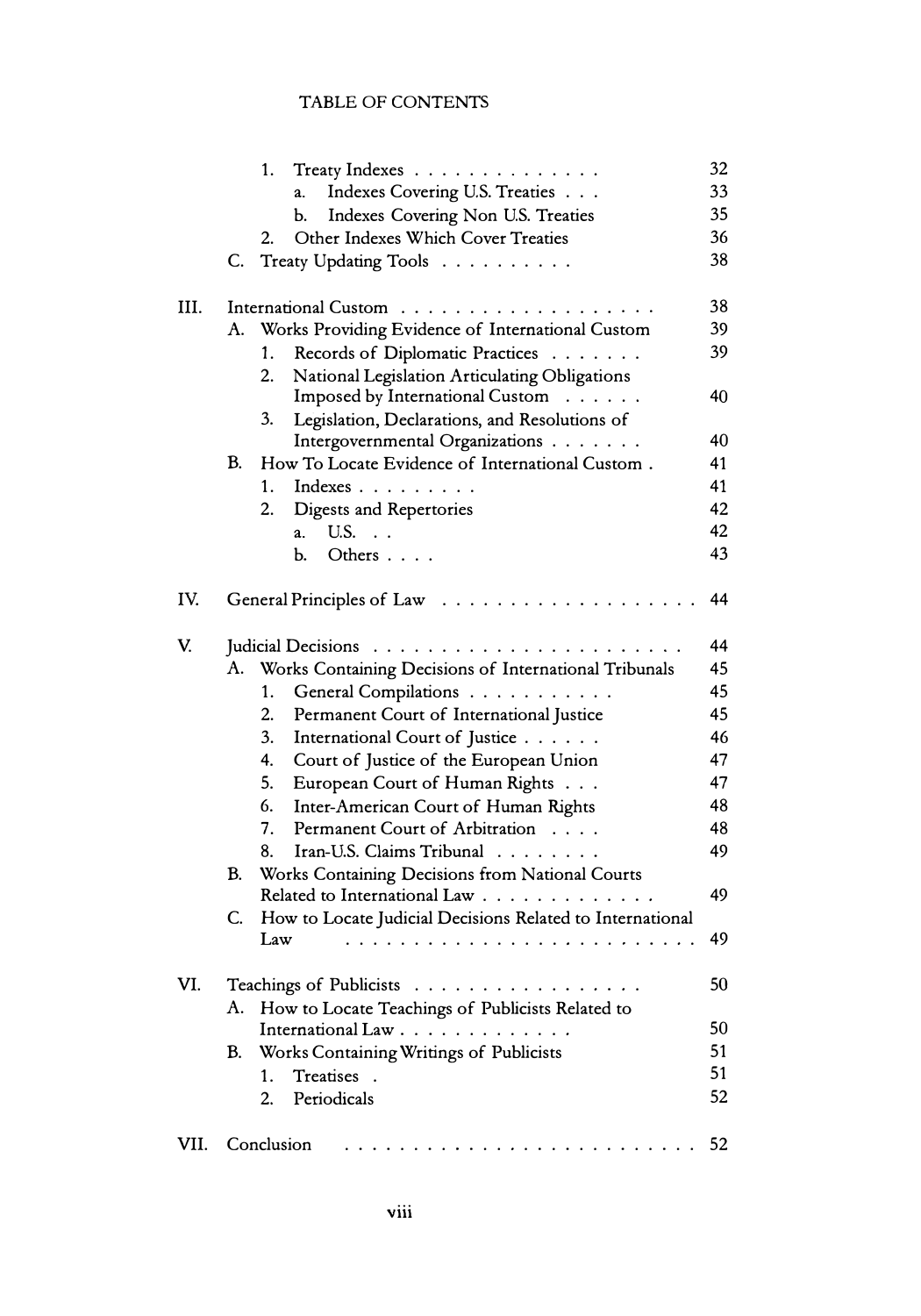#### **Chapter 3. Dinosaur, Dynamo, or Dangerous? Customary International Law in the Contemporary International System** by David P. Fidler

|            | I.                             | Introduction<br>.                                                                                                                                                                                                                                                                                                                                                               | 61                                                             |
|------------|--------------------------------|---------------------------------------------------------------------------------------------------------------------------------------------------------------------------------------------------------------------------------------------------------------------------------------------------------------------------------------------------------------------------------|----------------------------------------------------------------|
|            | II.                            | The Pedagogical Perspective<br>A. Definition of CIL<br>B.<br>Elements of CIL.<br>State Practice.<br>1.<br>2.<br>Opinio Juris.<br>3.<br>Persistent Objector Rule.<br>4.<br>$J$ us Cogens $\ldots \ldots \ldots$<br>Beyond the Legal Basics<br>C.<br>CIL and Images of Sovereignty.<br>1.<br>2.<br>CIL and Ideology $\dots \dots$<br>3.<br>CIL and International Relations Theory | 62<br>62<br>62<br>63<br>64<br>66<br>67<br>67<br>68<br>68<br>69 |
|            | III.                           | Three Contemporary Perspectives<br>The Dinosaur Perspective<br>A.<br>Increase in the Number of States<br>$1_{-}$<br>2.<br>Increase in Diversity of States<br>3.<br>Emergence of Global Problems<br>4.<br>Normative Responses in the Dinosaur Perspective.<br>The Dynamo Perspective<br>В.<br>C.<br>The Dangerous Perspective                                                    | 69<br>70<br>70<br>70<br>71<br>71<br>72<br>72                   |
|            | IV.<br>V.                      | The Three Perspectives and Images of International Relations<br>A.<br>Rationalism and the Dinosaur Perspective<br>В.<br>Revolutionism and the Dynamo Perspective<br>C.<br>Realism and the Dangerous Perspective<br>Perspectives Worlds Apart<br>D.<br>Conclusion<br>$\cdots$                                                                                                    | 74<br>74<br>75<br>75<br>76<br>76                               |
| Chapter 4. |                                | <b>Conducting Research In Customary International Law</b><br>by Ralph F. Gaebler                                                                                                                                                                                                                                                                                                |                                                                |
|            | I.<br>II.<br>III.<br>IV.<br>V. | Introduction<br>General Sources of State Practice.<br>Treaties<br>.<br>State Legislation<br>Decisions of International Courts                                                                                                                                                                                                                                                   | 77<br>82<br>83<br>86<br>88                                     |

**VI. Decisions of National Courts . . . VII. Diplomatic Correspondence, Etc.** 92 93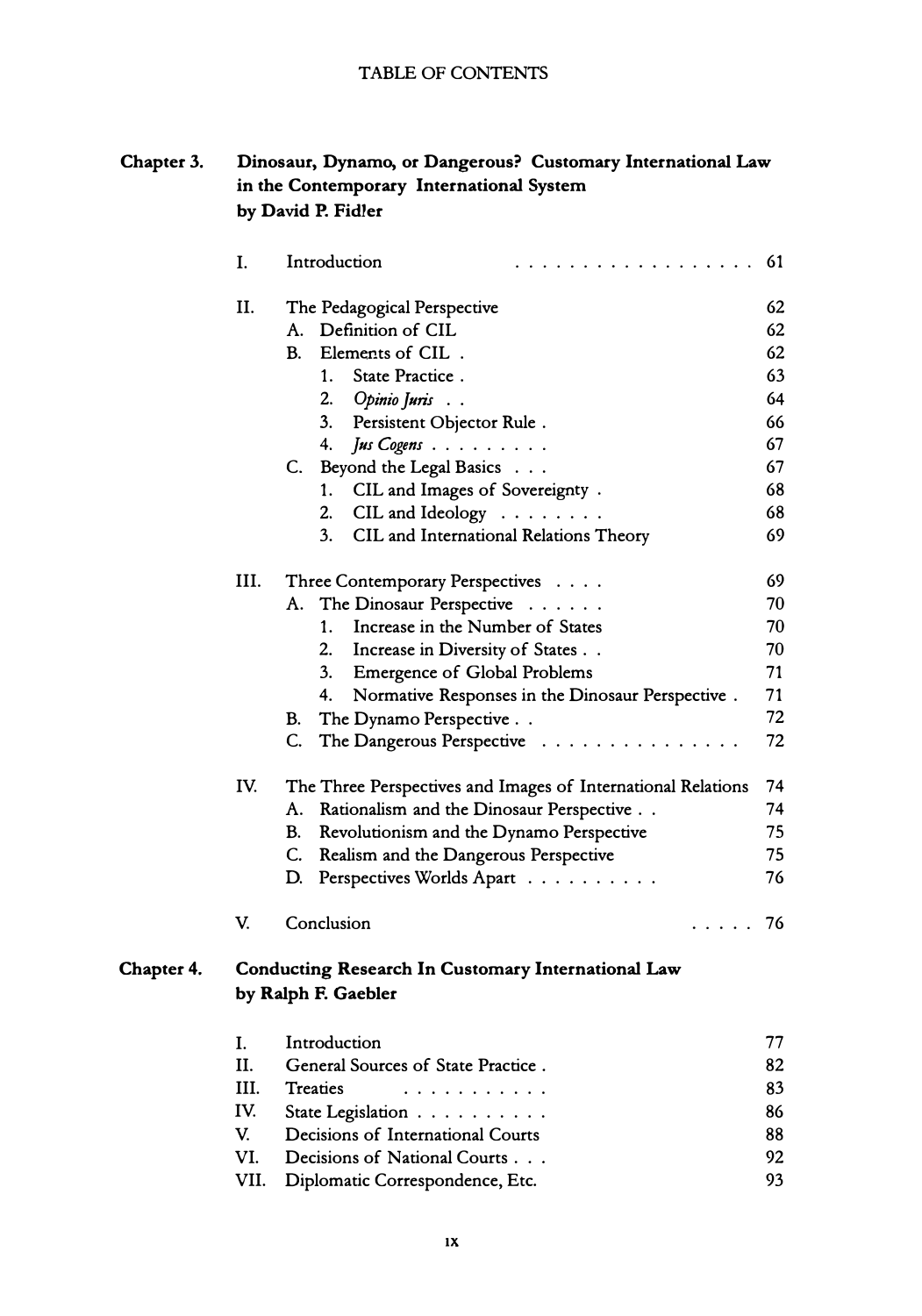#### **Chapter 5. Consular and Diplomatic Affairs and Foreign State Immunity: the Bibliographic/Collection Development Component by Jill McC. Watson**

| I.   | General Introduction                                      | 97    |
|------|-----------------------------------------------------------|-------|
|      | History of Diplomatic and Consular Law<br>А.              | 97    |
|      | Diplomatic vs. Consular<br>В.                             | 98    |
|      | Foreign State Immunity<br>C.                              | 98    |
| П.   | <b>International Conventions</b>                          | 99    |
|      | Diplomatic and Consular<br>A.                             | 99    |
|      | $1_{-}$<br><b>Multilateral Conventions</b>                | 99    |
|      | $\overline{2}$ .<br>Bilateral Treaties                    | .100  |
|      | 3.<br><b>Status of Treaties</b>                           | .100  |
|      | Foreign State Immunity<br>В.                              | . 100 |
|      | <b>Codification Efforts</b><br>1.                         | . 101 |
|      | 2.<br>Treaty                                              | . 101 |
| III. | International Custom                                      | . 101 |
|      | Diplomatic and Consular<br>A.                             | . 101 |
|      | 1.<br>U.S. Digests of State Practice                      | .101  |
|      | $\overline{2}$ .<br>Other Sources of U.S. Practice        | .103  |
|      | 3.<br>Non-United States Practice                          | 103   |
|      | 4. Yearbooks (Non-U.S.)                                   | . 104 |
|      | 5.<br>International Organizations                         | 104   |
|      | Foreign State Immunity<br>B.                              | . 105 |
|      | National Legislation<br>1.                                | . 105 |
|      | Other Sources of U.S. Practice<br>2.                      | . 105 |
|      | 3 <sub>1</sub><br>Other Sources of Non-U.S. Practice      | . 105 |
| IV.  | General Principles of Law Recognized by Civilized Nations | . 105 |
| V.   | Judicial Decisions                                        | . 106 |
|      | A. International Courts                                   | .106  |
|      | United States<br>B.                                       | . 107 |
|      | Other Countries<br>C.                                     | . 107 |
| VI.  | "Teachings of the Most Qualified Publicists"              | 108   |
|      | Diplomatic and Consular.<br>A.                            | . 108 |
|      | Foreign State Immunity<br>В.                              | . 109 |
| VII. | <b>Collection Development</b>                             | . 111 |
|      | A. General Research Guides.                               | . 113 |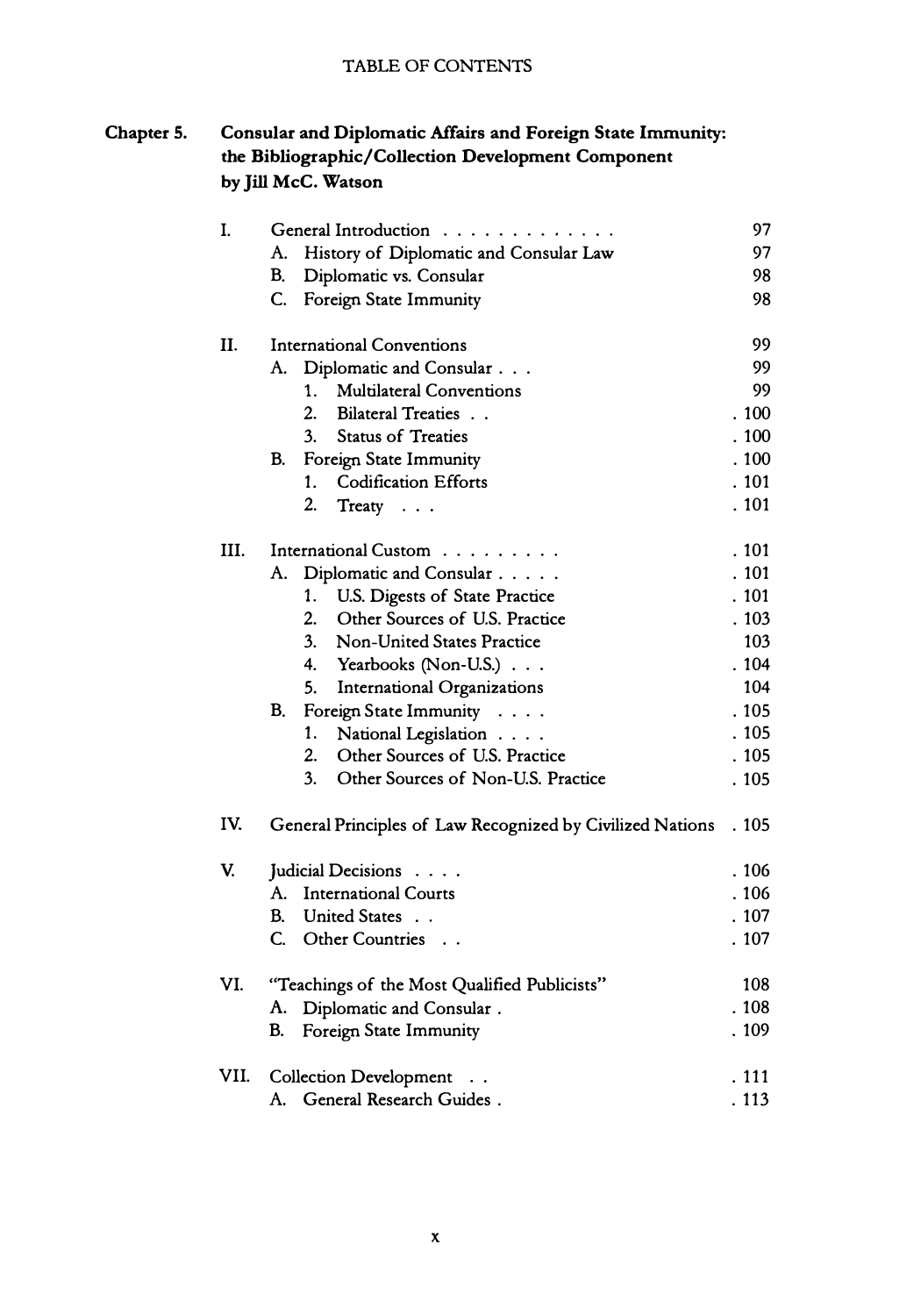#### **Chapter 6. The Law of State Succession by Geoffrey R. Watson**

|            | I.                                    | State Succession in Respect of Treaties                     | . 116        |
|------------|---------------------------------------|-------------------------------------------------------------|--------------|
|            | II.                                   | Succession of State Property and Debt                       | .121         |
|            | III.                                  | Succession in Respect of International Organizations        | . 124        |
|            | IV.<br>Conclusion                     |                                                             | . 127        |
| Chapter 7. |                                       | <b>Researching Problems of State Succession</b>             |              |
|            | by A. Robert Menanteaux               |                                                             |              |
|            | I.<br>Introduction                    |                                                             | . 129        |
|            | II.                                   | Scope and Organization $\ldots \ldots \ldots \ldots \ldots$ | . 130        |
|            | III.                                  | Development of the Literature on State Succession           | . 131        |
|            | IV.                                   | <b>Introductory Texts and Current Awareness</b>             | 132          |
|            | V.<br><b>Treaties</b>                 |                                                             | . 135        |
|            | VI.<br>Custom                         |                                                             | . 137        |
|            | VII.<br>General Principles.           |                                                             | . 139        |
|            | VIII. Decisions / Writings of Jurists |                                                             | . 139        |
|            | A.                                    | Boundaries and Other Territorial Regimes.                   | . 140        |
|            | В.                                    | Classic Scholarship                                         | . 140        |
|            |                                       | C. Concessions and Administrative Contracts                 | . 142        |
|            | D. Debts                              | $\sim$ $\sim$ $\sim$ $\sim$ $\sim$ $\sim$ $\sim$ $\sim$     | .142         |
|            | Е.                                    | International Delicts                                       | . 144        |
|            | F.                                    | International Meetings                                      | . 145        |
|            |                                       | G. International Organizations                              | . 146        |
|            |                                       | H. Newly Independent States / Third World                   | 146          |
|            | I.                                    | Soviet Union and Central Europe                             | 150          |
|            | J.                                    | Treaties                                                    | . 153        |
|            |                                       | Appendix A: Bibliography of United Nations Materials        | $\ldots$ 157 |
|            |                                       | Appendix B: Bibliography of Additional Materials on State   |              |
|            |                                       |                                                             |              |
| Chapter 8. |                                       | <b>International Criminal Law: Introductory Themes</b>      |              |
|            | by Jordan J. Paust                    |                                                             |              |
|            | Introduction                          | . . <i>.</i>                                                | . 165        |
|            | A.                                    | Higher Norms                                                | . 169        |
|            | B.                                    | International Versus Transnational Crime                    | 171          |
|            | C.                                    | Nullum Crimen Sine Lege                                     | . 171        |
|            | D.                                    | U.S. Incorporation of International Law                     | . 176        |
|            | Е.                                    | U.S. Jurisdiction and Fora                                  | . 180        |
|            | F.                                    | Due Process and Related Guarantees.                         | .182         |

**xi** 

. 187

Conclusion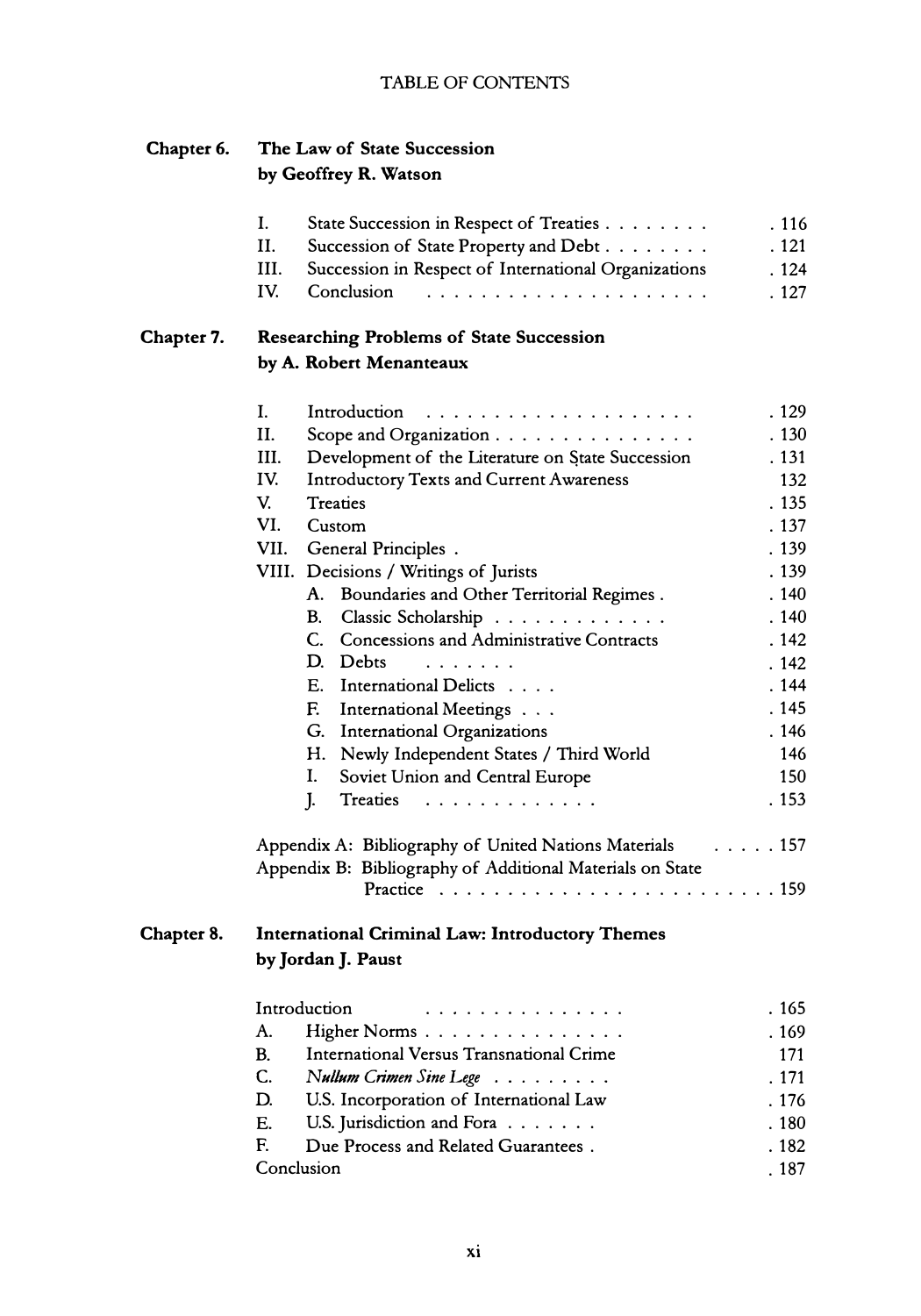#### **Chapter 9. A Basic Guide to the Sources of International Criminal Law by Daniel Wade**

|             | I.<br>II.<br>III.<br>IV.<br>V.<br>VI.<br>VII. | Introduction<br>International Crimes<br>General Bibliographis<br>Specialized Bibliographies .<br>A Summary of Current History<br>Treaties<br>Customary Law                                                                                                                                                                                                           | . 189<br>. 195<br>. 198<br>. 198<br>. 198<br>.203<br>.206 |
|-------------|-----------------------------------------------|----------------------------------------------------------------------------------------------------------------------------------------------------------------------------------------------------------------------------------------------------------------------------------------------------------------------------------------------------------------------|-----------------------------------------------------------|
|             |                                               | VIII. General Principles.<br>A. Jus Cogens<br>Nuremberg Principles<br>B.                                                                                                                                                                                                                                                                                             | .209<br>.211<br>.214                                      |
|             | IX.                                           | Judicial Decisions                                                                                                                                                                                                                                                                                                                                                   | . 215                                                     |
|             | X.                                            | Writings of the Most Highly Qualified Publicists<br>A. General Treatises<br>В.<br>Specialized Treatises                                                                                                                                                                                                                                                              | .217<br>.217<br>. 218                                     |
|             | XI.                                           | <b>Other Research Resources</b><br>A. Current Awareness<br>В.<br>Symposia<br>C.<br>Internet Research.<br>D. CD-ROMS<br>E. Experts                                                                                                                                                                                                                                    | .218<br>. 218<br>.218<br>. 219<br>. 219<br>.220           |
|             | XII.                                          | Conclusion                                                                                                                                                                                                                                                                                                                                                           | .220                                                      |
| Chapter 10. |                                               | International Litigation: International Law and Resolution of<br><b>International Disputes</b><br>by Jeffrey D. Kovar                                                                                                                                                                                                                                                |                                                           |
|             | I.                                            | Introduction                                                                                                                                                                                                                                                                                                                                                         | . 221                                                     |
|             | II.                                           | Sources of Public International Law<br>A.<br>Treaties<br>$\cdot$ $\cdot$<br>$\mathbf{v} = \mathbf{v} + \mathbf{v} + \mathbf{v} + \mathbf{v} + \mathbf{v}$<br>B. Customary International Law<br>C.<br>General Principles of Law<br>D.<br>Jus Cogens<br>$\ddot{\phantom{0}}$<br>$\ddot{\phantom{0}}$<br>Е.<br><b>UN Security Council Resolutions</b><br>E.<br>Soft Law | . 222<br>. 222<br>.223<br>.223<br>.223<br>.224<br>. 224   |

**G. Publicists** . . . . . . . . 224 . 225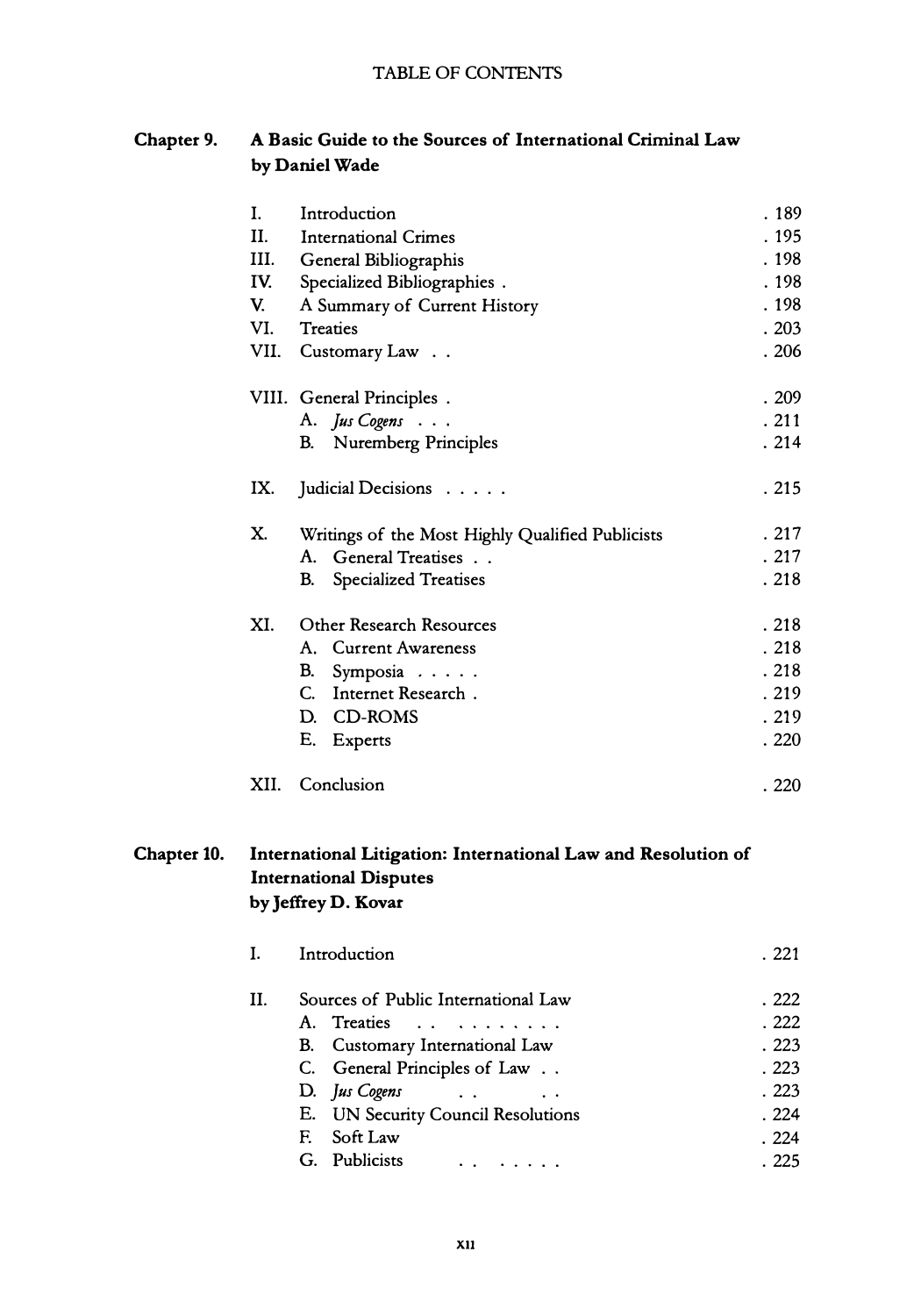|             | Ш.   | Addressing Breaches of International Law Without Litigation 225                                            |       |
|-------------|------|------------------------------------------------------------------------------------------------------------|-------|
|             | IV.  | International Litigation Fora                                                                              | .226  |
|             |      | A. Courts                                                                                                  | .226  |
|             |      | Arbitral Tribunals<br><b>B.</b>                                                                            | .229  |
|             |      | C. UN Compensation Commission.                                                                             | .230  |
|             |      | Specialized Panels<br>D.                                                                                   | .231  |
|             | V.   | Trends                                                                                                     | . 231 |
|             | VI.  | Conclusion                                                                                                 | . 232 |
| Chapter 11. |      | International Litigation: Bibliographic/Collection Development<br><b>Materials</b><br>by Barbara Rainwater |       |
|             | Ι.   | Introduction                                                                                               | . 233 |
|             | II.  | Foreign Claims Settlement Commission of the U.S.                                                           | .233  |
|             |      | A. Creation                                                                                                | .233  |
|             |      | B. Rules of Practice                                                                                       | .233  |
|             |      | C. Publications                                                                                            | .234  |
|             |      | D. Electronic Information.                                                                                 | .234  |
|             |      | E. Commentary                                                                                              | .234  |
|             | III. | United Nations Compensation Commission                                                                     | .235  |
|             |      | A. Creation                                                                                                | .235  |
|             |      | Rules of Procedure<br>B.                                                                                   | .235  |
|             |      | C. Guidelines                                                                                              | .235  |
|             |      | D. Publications.                                                                                           | .235  |
|             |      | E. Commentary                                                                                              | .236  |
|             | IV.  | Iran-United States Claims Tribunal                                                                         | .236  |
|             |      | A. Creation                                                                                                | .236  |
|             |      | Rules of Procedure<br><b>B.</b>                                                                            | .236  |
|             |      | C. Reports of Decisions                                                                                    | .236  |
|             |      | D. Electronic Information.                                                                                 | . 237 |
|             |      | E. Commentary                                                                                              | .237  |
|             | V.   | Permanent Court of International Justice                                                                   | 238   |
|             |      | A. Publications of the Court                                                                               | .238  |
|             | VI.  | International Court of Justice.                                                                            | . 238 |
|             |      | A. Creation<br>$\sim$ $\sim$ $\sim$ $\sim$ $\sim$                                                          | . 238 |
|             |      | Rules of Procedure<br><b>B.</b>                                                                            | . 239 |
|             |      | C. Reports of Cases.                                                                                       | . 239 |
|             |      |                                                                                                            |       |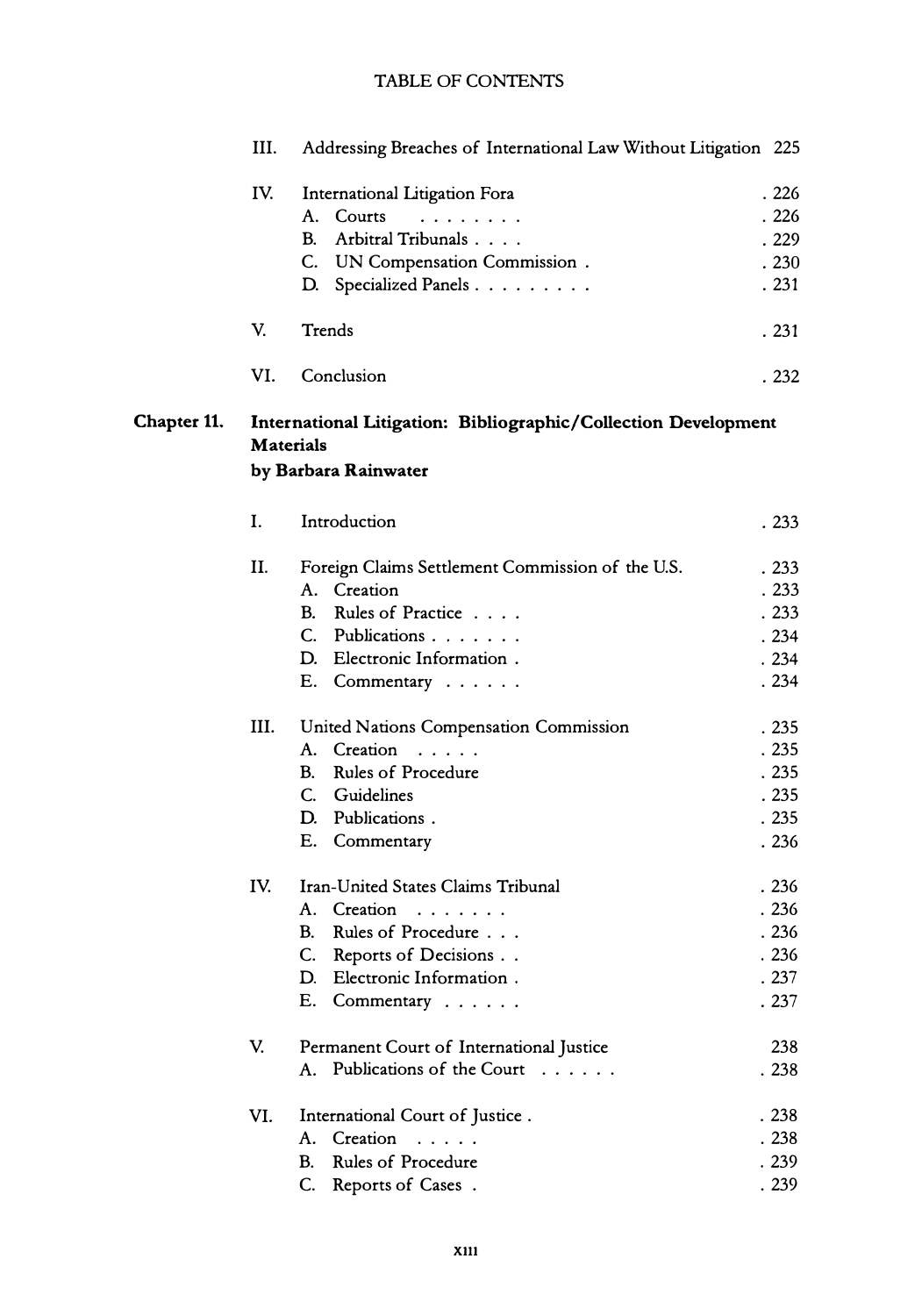|             |      | Electronic Information<br>D.                                     | . 239 |
|-------------|------|------------------------------------------------------------------|-------|
|             |      | Е.<br>Additional Publications of the Court                       | 239   |
|             |      | F.<br>Commentary: ICJ                                            | .240  |
|             |      | G. Commentary: United Nations                                    | . 241 |
|             | VII. | Permanent Court of Arbitration                                   | . 241 |
|             |      | A. Creation                                                      | .241  |
|             |      | B. Rules of Procedure                                            | .241  |
|             |      | C. Publications of the Court                                     | .242  |
|             |      | D. Arbitration More Broadly                                      | .242  |
|             |      | Finding Tools<br>1.                                              | .242  |
|             |      | 2.                                                               | .242  |
|             |      | <b>Reports of Current Arbitrations</b><br>3.                     | .243  |
|             |      | Reprints of Documents                                            |       |
|             |      | VIII. Generally Invaluable                                       | .243  |
| Chapter 12. |      | The International Protection of Refugees: the Impact of Emergent |       |
|             |      | Challenges on U.S. Law and Policy                                |       |
|             |      | by Jennifer Moore                                                |       |
|             | I.   | Introduction                                                     | .245  |
|             |      |                                                                  |       |
|             | II.  | Emergent Issues                                                  | . 246 |
|             |      | A. Gender-Related Asylum Claims                                  | .246  |
|             |      | <b>Expedited Exclusion of Asylum-Seekers</b><br>В.               | .248  |
|             |      | C. Nation-Building.                                              | .250  |
|             | III. | Conclusion                                                       | .251  |
| Chapter 13. |      | Sources of International Refugee Law                             |       |
|             |      | by Elisa Mason                                                   |       |
|             | L.   | Introduction                                                     | . 253 |
|             |      |                                                                  | . 254 |
|             | П.   | International Refugee Law: General                               |       |
|             |      | A.<br>Role of Treaty                                             | . 254 |
|             |      | 1.<br>Refugee Instruments                                        | . 254 |
|             |      | 2.<br>Human Rights Instruments                                   | .255  |
|             |      | 3 <sub>1</sub><br>Regional Instruments                           | .256  |
|             |      | 4.<br>Bibliographic Component.                                   | .256  |
|             |      | Primary Universal Instruments.<br>a.                             | . 256 |
|             |      | Other Universal Instruments<br>Ь.                                | .258  |
|             |      | Regional Instruments and Standards<br>C.                         | . 258 |
|             |      | Studies<br>d.                                                    | . 258 |
|             |      | Training Materials.<br>e.                                        | . 259 |
|             |      | B.<br>Role of Custom                                             | . 259 |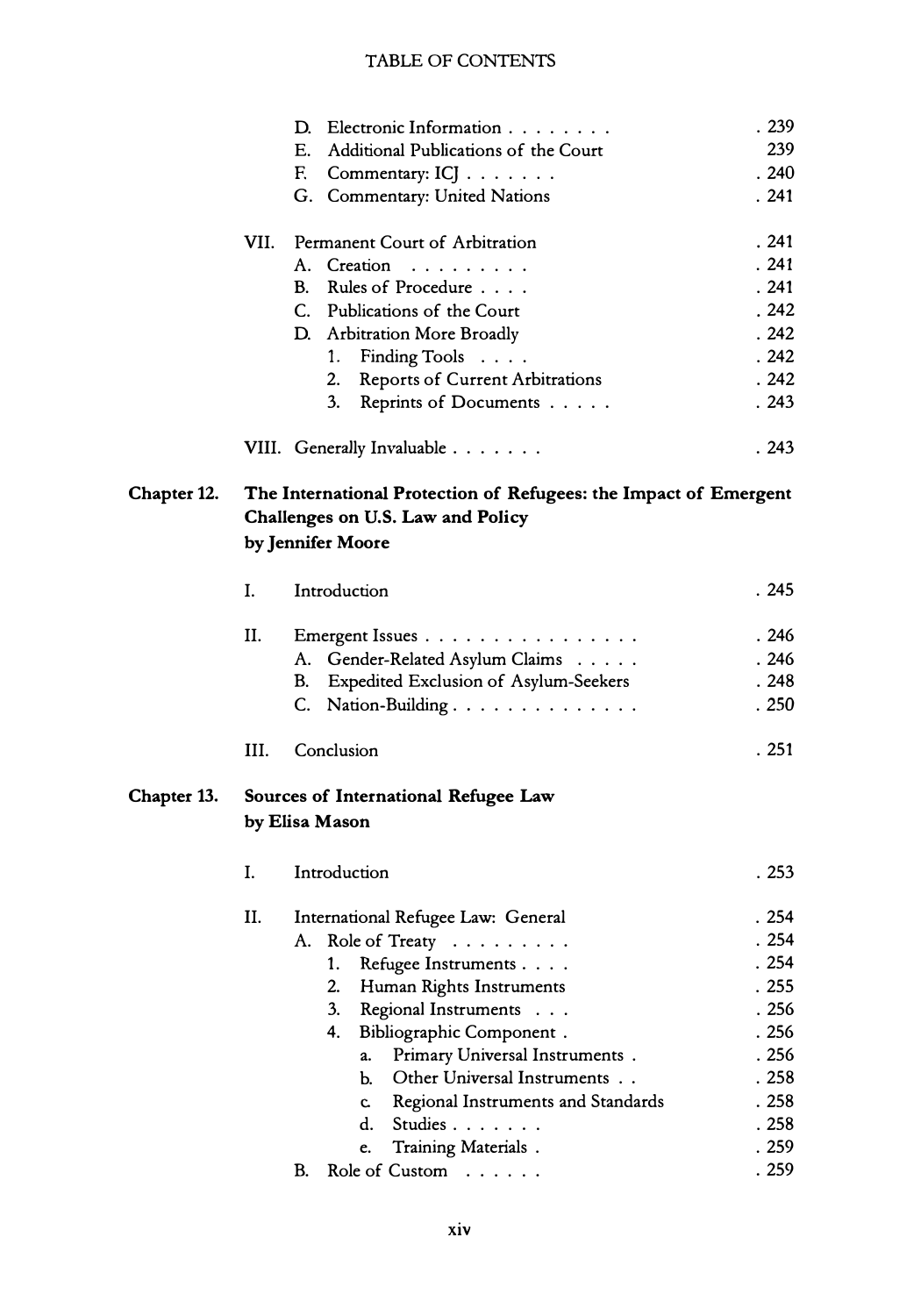|             |      | Role of International Standards<br>C.                                 | 260   |
|-------------|------|-----------------------------------------------------------------------|-------|
|             |      | Office of the United Nations High Commissioner<br>1.                  |       |
|             |      | for Refugees $\ldots \ldots \ldots \ldots \ldots \ldots \ldots$       | 260   |
|             |      | Bibliographic Component<br>a.                                         | 261   |
|             |      | Executive Committee of the High Commissioner's<br>2.                  |       |
|             |      | Programme $\ldots \ldots \ldots$                                      | .262  |
|             |      | Bibliographic Component<br>a.                                         | 263   |
|             | III. | International Refugee Law - Specific Themes                           | 264   |
|             |      | Non-Refoulement<br>А.                                                 | .264  |
|             |      | В.<br>Asylum                                                          | . 268 |
|             |      | C. Voluntary Repatriation                                             | .270  |
|             |      | Resettlement<br>D.                                                    | . 272 |
|             |      | E. Temporary Refuge                                                   | . 273 |
|             |      | Detention of Refugees/Asylum Seekers.<br>F.                           | .275  |
|             |      | G. Stateless Persons                                                  | .277  |
|             |      | H. Internally Displaced Persons.                                      | . 279 |
|             |      | Ι.<br>Refugee Women                                                   | .280  |
|             |      | J.<br>Refugee Children                                                | .282  |
|             | IV.  | Selected Finding Aids                                                 | .284  |
|             |      | A. Collections of Instruments.                                        | .284  |
|             |      | Bibliographies<br>B.                                                  | . 284 |
|             |      | C.<br>Electronic Resources                                            | . 284 |
|             |      |                                                                       |       |
| Chapter 14. |      | International Human Rights Law and Article 38(1) of the               |       |
|             |      | Statute of the International Court of Justice<br>by Steven C. Perkins |       |
|             |      |                                                                       |       |
|             | I.   | Introduction                                                          | . 287 |
|             | Н.   | Sources of International Human Rights Law                             | 288   |
|             |      | A. International Conventions                                          | . 288 |
|             |      | Treaty Research<br>1.                                                 | . 289 |
|             |      | International Custom<br><b>B.</b>                                     | . 290 |
|             |      | General Principles of Law<br>C.                                       | . 291 |
|             |      | Judicial Decisions and Teachings<br>D.                                | . 292 |
|             |      | Judicial Decisions<br>1.<br>$\cdot$ $\cdot$ $\cdot$ $\cdot$ $\cdot$   | . 292 |
|             |      | Permanent Court of International Justice<br>a.                        | . 292 |
|             |      | b.<br>International Court of Justice                                  | . 293 |
|             |      | Inter-American Court of Human Rights.<br>c.                           | . 293 |
|             |      | d.<br>Inter-American Commission on Human Rights                       | .293  |
|             |      | European Court of Justice<br>e.                                       | . 293 |
|             |      | f.<br>European Court of Human Rights                                  | . 294 |
|             |      | European Commission of Human Rights<br>g.                             | .294  |
|             |      | African Commission on Human Rights<br>h.                              | . 294 |
|             |      | i.<br>Miscellaneous                                                   | . 294 |
|             |      |                                                                       |       |